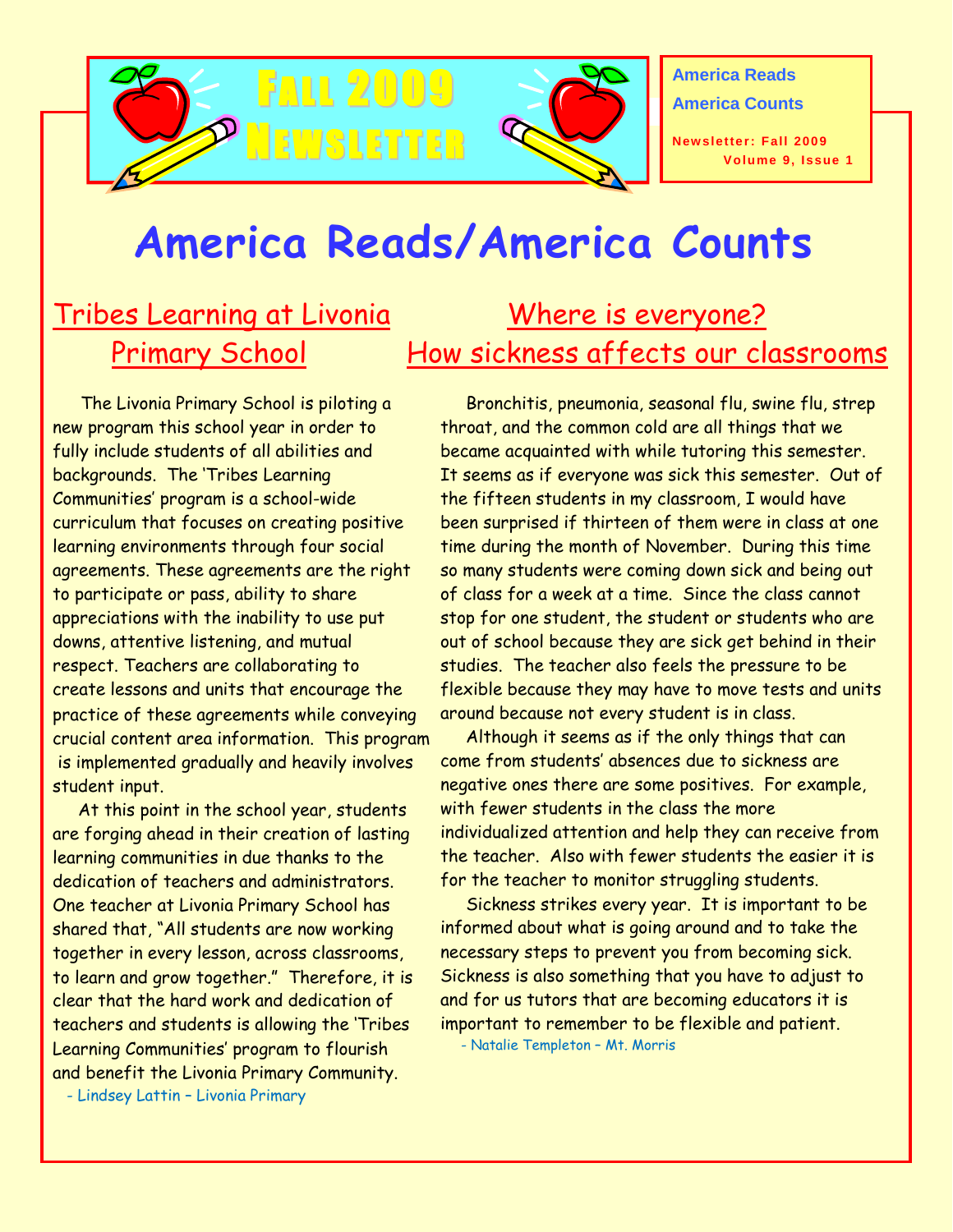#### Why can't we be friends?

 It is difficult in elementary school to have all students in the classroom get along. Forget difficult, it may be downright impossible for everyone to get along all the time. While tutoring this semester I have had a few instances of two students who just don"t get along and I"ve found it best to follow some simple procedures. First, if there is an argument, don"t just assume what happened; listen to both sides of the story and sort out the information.

 While the students might want you to react immediately you may have to take a minute or two to figure out what to do. That is fine. The more you think about it, normally, the better the action you will end up taking. The action I have normally ended up taking is to have both parties apologize to each other and explain why they are sorry and then transition right into an activity. Secondly, if it seems to be a pattern that these two students don"t get along just simply separate them especially during small group activities. Even having just one student between them can sometimes be enough of a barrier to help them not notice what the other is doing. This should also be the case for lining up in line as a class or doing group projects. If the two students can't seem to get along just keep them as separate as possible.

 My last hint is to talk to the teacher to see if they have any better suggestions. They may have a different way for you to deal with the arguments or have a different way to keep the students busy with activities besides arguing. Of course if the problem gets too severe let the teachers know immediately. While it isn"t the best part of the job, student arguments happen. Just smile and brush it off and tomorrow who knows, they could be friends again.



#### A Mini Spanish Lesson

 This semester I had a student in my class who only speaks Spanish with very little English. Seeing as I haven"t taken Spanish since high school I found that my vocabulary was very limited. I found working with this student one-on-one was quite difficult but a few key phrases were very helpful to me. So I thought I might pass them on as they may be beneficial for other tutors as well.

How do you say\_\_\_\_ ? ¿Como se dice \_\_\_\_?

Do you need a pencil? ¿ Necesitas un lápiz?

Good work Buen trabajo

We need to read the book. Nosotros necesitamos leer el libro.

- Kristin Ververs - Kidstart

- Kristin Ververs - Kidstart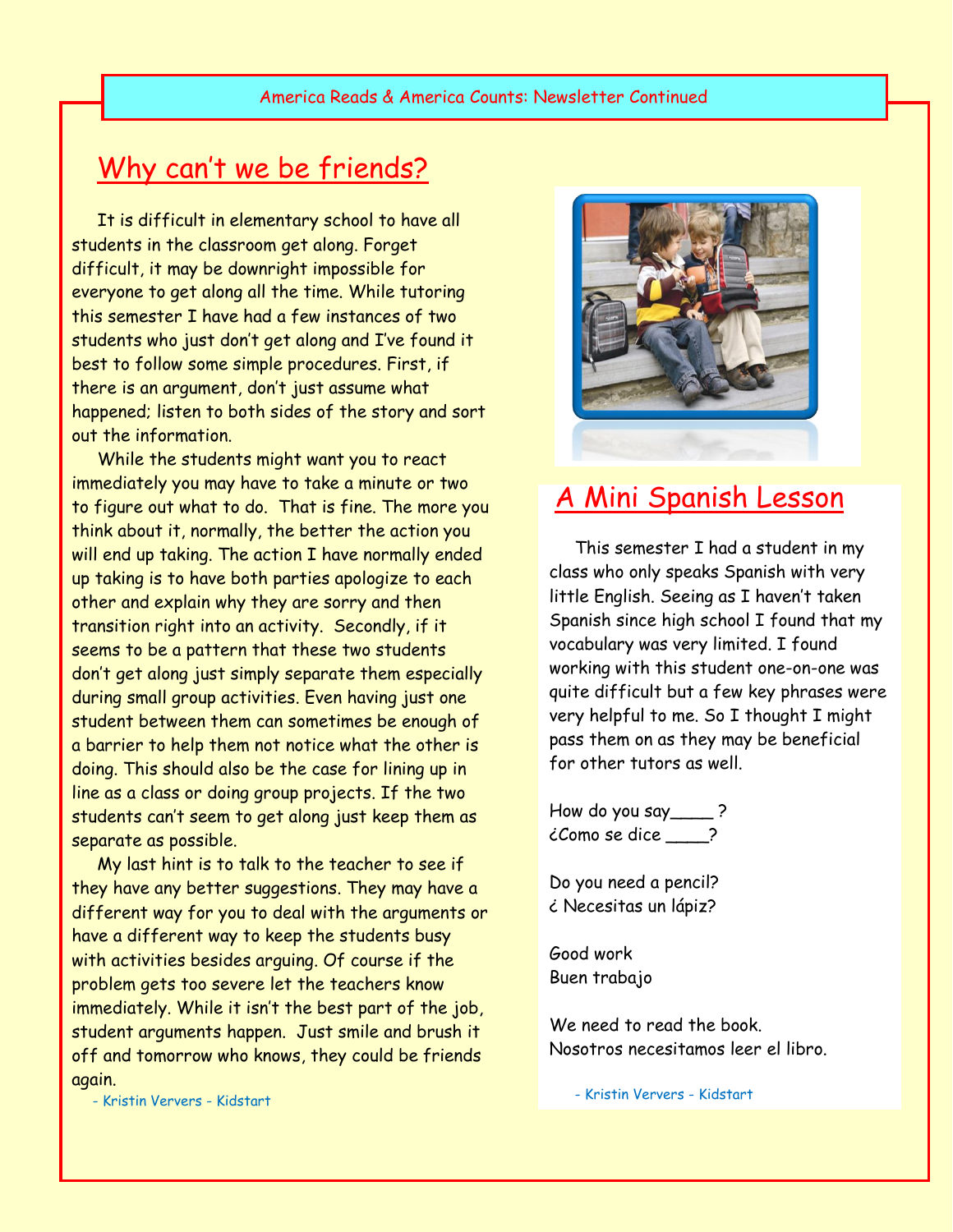#### America Reads & America Counts: Newsletter Continued

#### Strategies Galore!

 With so many important things being taught in classrooms throughout a student"s elementary years, it is crucial to teach in a manner that engages students and assists them in retaining important information. Classrooms such as Mrs. Lewis's second grade at Avon Primary use a variety of tools which serve as a constant reminder for students to recall what they have learned in class. One way which Mrs. Lewis provides tools for her students was to print important reading cues on bookmarks so that the students are constantly reminded of what to think about as they are reading. On the opposite side of the bookmarks is a list of steps concerning how to figure out unknown words. Both strategies assist students in "self-questioning" as well as "self monitoring."

 Below is a strategy I thought reading tutors would benefit from called the INFER strategy which can help students answer questions they may have about something they are reading. It assists with reading comprehension and making inferences.

#### Steps in the Inference Strategy: INFER-

Step 1- Interact with the passage and questions Step 2- Note what you know Step 3- Find the Clues Step 4- Explore more details Step 5- Return to the question - Amber Kelly – Avon Primary







#### Once Again…

Thank you to all the tutors that were involved in America Reads/America Counts tutoring program this semester! If you would like to continue your experience in the prorgram, please contact Andrea DiGiorgio at digiorgi@geneseo.edu.

Team Leaders for Fall 2009:

- Kristin Ververs
- Amber Kelly
- Kaeliegh Hendrickson